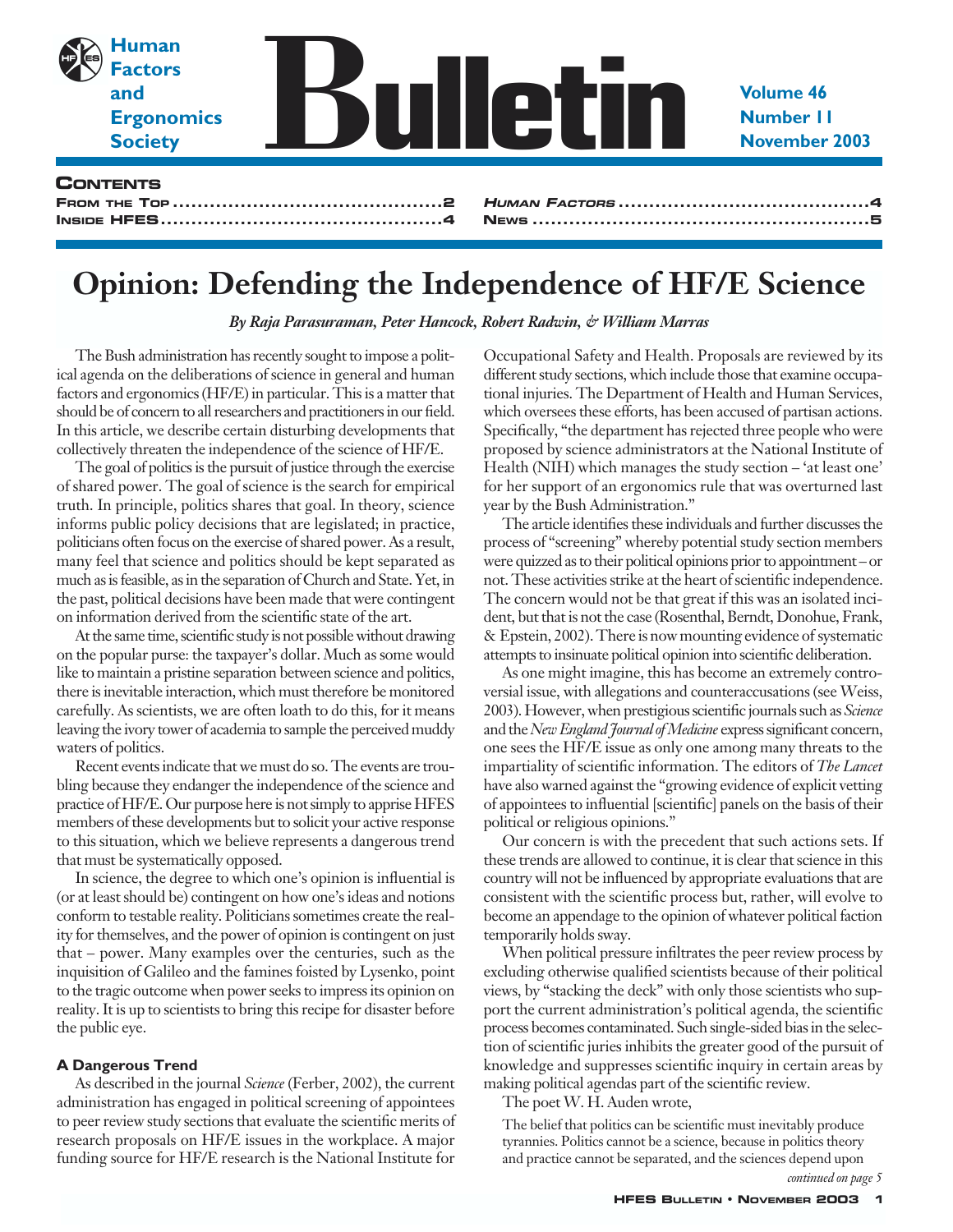# Strategic Planning Day: An Executive Council Priority

### *By Betty Sanders, HFES President*

I am pleased to serve as president of the Human Factors and Ergonomics Society for 2003–2004. Periodically during my term, I will be communicating with you via the *HFES Bulletin* on issues that I feel are important and on which I would appreciate your input. This first article highlights recent updates to the Society's Strategic Plan and an invitation to become more involved in advancing this great organization and our profession.

The HFES Executive Council (EC) consists of six officers and six members-at-large elected to three-year terms. The EC convenes at least twice each year to review and develop budgets and plans consistent with HFES short- and long-term objectives. Recently, the EC adopted a new Operating Rule that institutionalized the current practice of devoting a full-day event at the midyear meeting focusing on the HFES Strategic Plan (SP). An important responsibility of the president-elect, which was my position at midyear 2003, is to plan and lead this event.

The 2003 Strategic Planning Day occurred on April 24 in Santa Monica, California, at which EC members were joined by Douglas Harris and William Howell, two appointed members of the Policy and Planning Committee. This year SP Planning Day focused on accomplishing two tasks: revision of the current SP by clarifying, updating, and reprioritizing its goals and objectives; and clarification and establishment of a stronger EC leadership role in the generation and implementation of actions that support the plan.

Evidence of successful completion of the first task is the following revised strategic plan.

### **REVISED STRATEGIC PLAN (April 24, 2003)**

### **Purpose, Vision, and Mission**

*Purpose:* We promote and advance through the interchange of knowledge and methodology in the behavioral, biological, and physical sciences the understanding of the human factors involved in the design, manufacture, and use of machine systems and devices of all kinds.



**Volume 46, Number 11 November 2003**

The *HFES Bulletin* (ISSN 1527-3660) is published monthly by the Human Factors and Ergonomics Society, 1124 Montana Ave., Suite B, Santa Monica, CA 90403 USA, http://hfes.org. Address inquiries and address changes to HFES, P.O. Box 1369, Santa Monica, CA 90406-1369 USA, 310/394-1811, fax 310/394-2410, http://hfes.org.

Copyright © 2003 by the Human Factors and Ergonomics Society. Printed in the USA. The *HFES Bulletin* is provided to members of the Society (\$10 of annual dues covers member subscriptions); nonmembers may subscribe for \$40/year. Periodicals postage paid at Santa Monica, CA, and additional mailing offices. USPS #018-206.

*Vision:* We envision a widely shared science, philosophy, and practice that adapt technology to enhance human performance and to improve the quality of human life.

*Mission:* Our mission is to help our members advance and promote the science, philosophy, and practice of human-centered design.

### **Strategic Goals and Objectives**

*A. Education and Training Goal:* Promote the teaching of HF/E science, philosophy, and practice.

#### *Strategic Objectives*

- 1. Anticipate and prepare members for the future requirements and issues of human-centered design.
- 2. Identify and help fill important gaps in available teaching and self-study materials.
- 3. Provide forums for continuing education of HF/E professionals.
- 4. Provide forums in which non-HF/E professionals can get specialized HF/E training.
- 5. Provide forums in which students can get specialized HF/E training.
- *B. Peer Networking Goal:* Promote the evaluation and exchange of information among HF/E researchers, educators, and practitioners.

*Strategic Objectives*

- 6. Produce materials in which HF/E researchers, educators, and practitioners can present their work, knowledge, and ideas to the HF/E community.
- 7. Provide forums through which HF/E researchers, educators, and practitioners can interact.
- *C. Outreach Goal:* Promote the exchange of information between HF/E professionals and those who need our services.

*Strategic Objectives*

- 8. Advance the level of knowledge about HF/E among nonmembers.
- 9. Promote the sharing of information and interaction with nonmembers.
- 10. Advance and promote the understanding and appreciation of usercentered design among the general population.
- 11. Ensure that human-centered design principles are incorporated into industry standards and government regulations that significantly affect human performance and quality of life.
- 12. Ensure that HF/E professionals are included in committees, boards, commissions, panels, or other bodies that provide advice and guidance to government agencies and industries on issues affecting human performance and quality of human life.
- 13. Translate and promote the use of HF/E principles from data into forms (such as tools and guidelines) usable for analyses, design, and evaluation.
- 14. Actively solicit information from outside the profession that can benefit or enhance the discipline and membership.
- *D. Organizational Excellence Goal:* Serve and represent the members as the premier scientific, engineering, and practice society.

*Strategic Objectives*

- 15. Enhance HFES decision making, resource management, and member services to support strategic objectives.
- 16. Pursue ongoing improvement and understanding of the unique attributes of HF/E.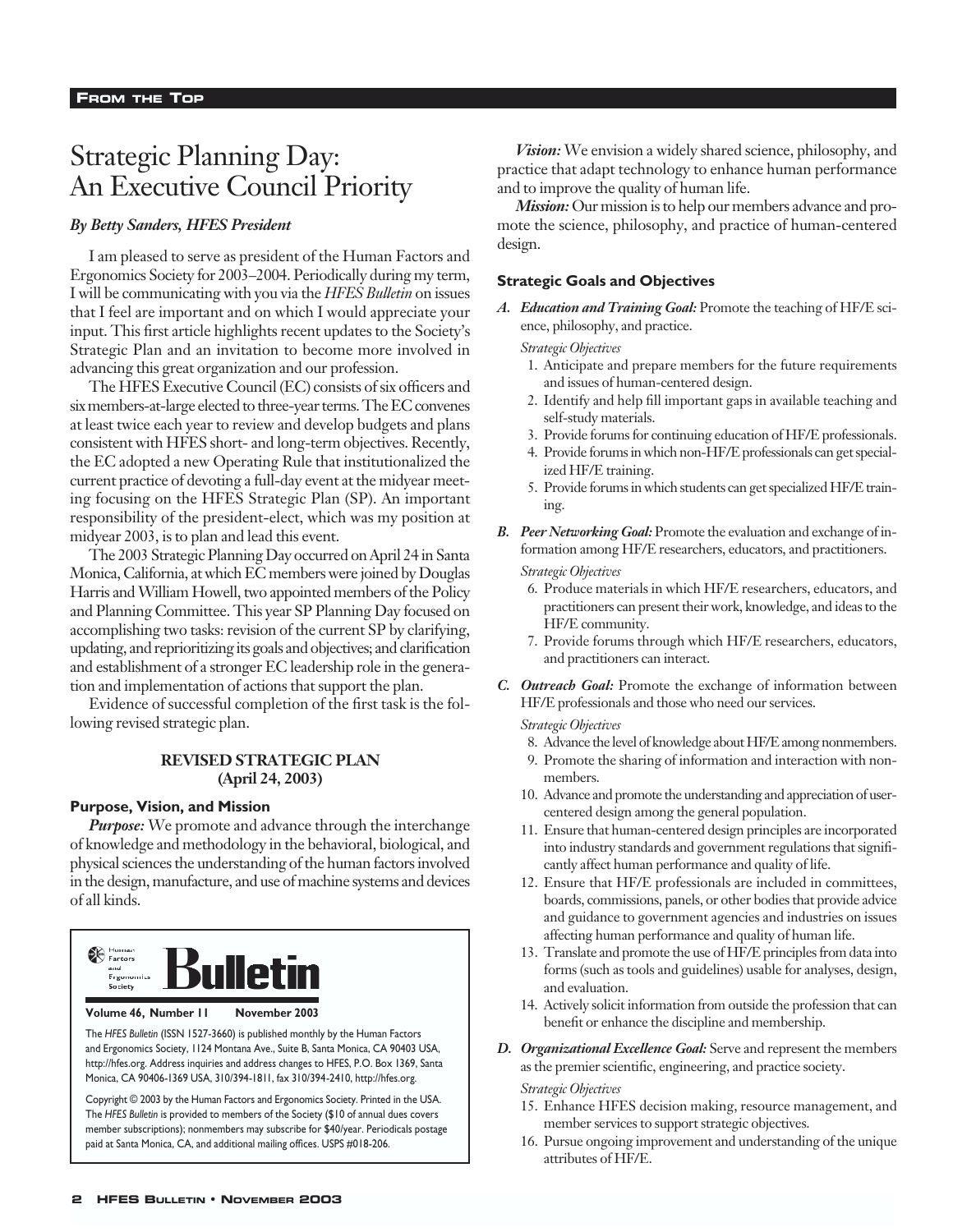- 17. Develop leadership and member involvement at all levels of the Society.
- 18. Provide leadership within the discipline at the international level.

For a historical perspective, a copy of the SP adopted in 1996 appears on page 357of the *HFES 2003–2004 Directory and Yearbook.* It is important to note that even though the plan has undergone several modifications during the past seven years, the mission continues to focus on member services, professional representation, and human-centered design. Changes reveal a more inclusive (rather than exclusive) perspective of the field, and less emphasis is placed on defining HF/E as a unique discipline and articulating its boundaries. Rather, the revised SP emphasizes the sharing and exchanging of information, knowledge, and methodology. This is supported by language in the objectives that suggests a more diverse membership base and that encourages outreach to nonmembers in educational and promotional endeavors.

After revising the SP, and with the guidance and support from At-Large Member Nancy Larson and Executive Director Lynn Strother, the EC utilized a simplified Quality Function Deployment (QFD) matrix process to accomplish the second task noted above, strengthening the EC's leadership role. This task engaged the participants in several interrelated activities. First, EC members assigned priority, importance, and urgency measures (rating scale: 0, 1, 2, and 9) to the revised set of strategic objectives based on their relevance to the goals (educational/training, peer networking, outreach, and organizational excellence). The results of the exercise suggest that the goals are discrete and that each set of objectives appropriately supports its goal. The objectives of providing forums and producing materials for HF/E professionals were rated more important and more urgent than the other objectives.

EC responsibilities are divided into seven subcouncils: Communications and Publications, Corporate Activities, External Relations, Internal Relations, Member Services, Professionalism, and the HFES Institute. SP Planning Day participants were asked to assess the Society's current activities while exploring the relationship between the objectives and the subcouncils. As a group, participants also generated a matrix of ratings that illustrates the extent to each objective-subcouncil relationship is supported by (1) sufficient, (2) insufficient, or (3) no current activities. The purpose of this exercise was to determine whether the current structure of the EC is appropriate to address identified objectives. All objectives were linked to at least one of the subcouncils; therefore, the outcome verified that the structure is appropriate.

Then, the Council members broke up into small subgroups, led by subcouncil chairs, to generate examples of current activities, future actions, and creative ideas to support the plan. Each subgroup documented its results in oral and written reports that were shared by all. The purpose of this task was to establish leadership responsibility (based on the Executive Council structure) for future implementation efforts. The brief summaries that follow highlight a few significant actions and ideas communicated in the subcouncil reports.

*Communications/Publications Subcouncil:* (1) The HFES Web site could be used more effectively to communicate technical information not readily available, such as videos of outstanding presentations and panel discussions at annual meetings. (2) Free copies of *Ergonomics in Design* could be sent to segments of the general public, such as doctors and business and government leaders, to educate nonmembers and to encourage affiliation, collaboration, and cooperation.

*Corporate Activities Subcouncil:* (1) The annual meeting format could be expanded to provide more forums for the education and interaction of members and nonmembers. (2) Government activities and other information relevant to HFES concerns could be solicited, tracked, and reported.

*External Relations Subcouncil:* (1) The development and identification of workshops, short courses, and distance learning opportunities for nonmembers could be implemented and offered at HFES and other professional meetings. (2) Content linkages to and from the HFES Web site could be used to expand relationships and share resources between members and nonmembers.

*Internal Relations Subcouncil:* (1) Leadership forums and workshops could be developed for national and local distribution to members (particularly students). (2) Access and exposure to newly elected HFES officers and leaders could be increased.

*Member Services Subcouncil:*(1) Current members could be more involved in efforts to increase attendance and participation at annual meetings. (2) Members could be acknowledged for increasing and retaining enrollment at all levels of the organization.

*Professionalism Subcouncil:* (1) The Web site and other venues could be used to make available self-study materials. (2) HFES could cosponsor existing short courses or collaborate with others in the development of new courses for members and nonmembers.

*Institute Subcouncil:* (1) Efforts to identify critical HFES questions and issues that need to be addressed by standards, guidelines, and research could be expanded. (2) Publication of a series of best practices guidelines for distribution to members and nonmembers could be a high priority.

#### **Call for Volunteers**

The primary task of this administration is to evaluate and possibly implement some or all of the suggestions listed above and to extend an invitation to all HFES members to get involved in that process. HFES has a small, competent, and committed central office staff, but most of the goals and objectives outlined in the Strategic Plan will have to be accomplished by volunteers. This task is achievable because core members of HFES are capable individuals with versatile talents and interests that could be tapped to support the Society in this effort. However, the current cadre of staff, officers, and committee members cannot do it by themselves – they need fresh recruits with energy and enthusiasm. If that sounds like you, please let this administration hear from you. Volunteerism Committee Chair Ron Shapiro will collect your responses and incorporate them into a database that has been established for this purpose. To volunteer for HFES activities, please send a message to Ron (rshapiro@us.ibm.com) or committee members Margarita Posada (margaritaposada@optonline.net) and Kim Sherman (ksherman@sandalwood.com). $\bullet$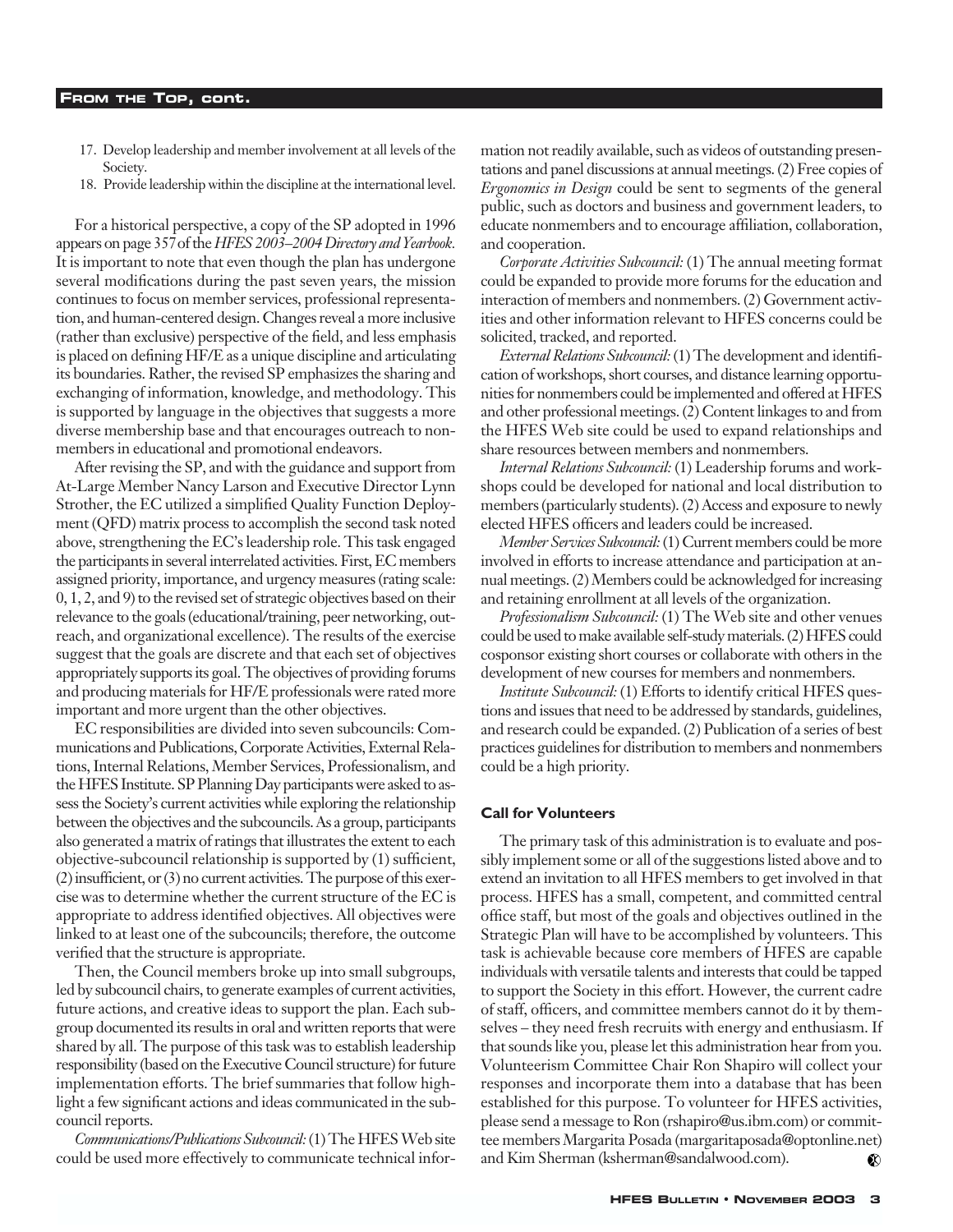# HFES Position on Initiative 841

The following statement was distributed to Washington state newspapers and posted at the HFES Web site in response to a November 4 ballot initiative to repeal the state's ergonomics regulations. The position statement follows:

The Human Factors and Ergonomics Society (HFES) urges voters in the state of Washington to consider the sound science behind ergonomics when they vote on Proposition 841.

HFES is the largest organization of human factors/ergonomics scientists, engineers, and practitioners, representing 4800 members in the United States and from countries around the world. HFES supports the development and application of scientific and engineering principles that help to prevent and protect workers from musculoskeletal disorders (MSDs), as well as those that enhance workers' comfort, safety, and productivity.

HFES is concerned about the prevalence of MSDs in the workplace. It is the HFES position that there are well-established principles and a solid foundation of practice that demonstrate the efficacy of ergonomics interventions to prevent MSDs. This knowledge base, developed over the past 60 years, provides more than sufficient understanding to enable the occurrence of MSD problems in the workplace to be addressed effectively. This knowledge base is presented in numerous textbooks and refereed journal articles representing efforts of the engineering, medical, and public health schools of the nation's most prestigious universities as well as the laboratories of many of the nation's major companies. Application of this knowledge is accepted and common practice.

HFES believes there is clear scientific evidence of associations between work-related MSDs and workplace risk factors and that ergonomics programs and specific ergonomics interventions can reduce the occurrence of MSDs. Studies by the National Academy of Sciences and the General Accounting office have substantiated that ergonomics programs in industry result in fewer MSD-related injuries. This leads to an improved bottom line for companies that incorporate sound ergonomics programs due to lowered disability, workers compensation, and liability claims. HFES supports continuing investigation into the most effective ways to implement ergonomics programs in industry but believes that existing knowledge substantiates both the value and efficacy of such programs in maintaining and improving worker health, safety, comfort, and productivity.

# 2004 Dues Renewal

The 2004 dues renewal packets will be in the mail soon, and we thank you in advance for renewing your membership for 2004. Your dues help HFES support your professional needs; increase our outreach to government and business leaders; improve the quality of HFES publications, products, and services; and ensure uninterrupted delivery of *Human Factors, Ergonomics in Design,* and the *HFES Bulletin.* Renew early to save \$15 on postage surcharge fees. Please help us conserve our resources by renewing by January 31, 2004.

Included in the dues renewal packet is a request to update your contact information. Simply log in at the Members-Only area of the http://hfes.org and submit your change of address via the Member Directory. Remember that you can create your own password after logging in with your five-digit membership ID number. You may also submit updates by phone (310/394-1811) or fax (310/394-2410). Member information updates received by January 31, 2004, will be included in the 2004–2005 HFES *Directory and Yearbook*, to be mailed around April 1. ⊛

### **HUMAN FACTORS**

# Joint Special Issue of *QSHC* and *Human Factors*

#### *By Eduardo Salas, Human Factors Editor*

Submissions are invited for a special section of *Human Factors* and *Quality and Safety in Health Care* entitled "Linking Human Factors and Health Care: Techniques for Improving Patient Safety." Eduardo Salas of the University of Central Florida and Paul Barach of the University of Miami/Jackson Memorial Hospital, editors of *Human Factors* and *QSHC,* respectively, will edit the section.

In recent years, patient safety has become an international agenda, requiring that professionals from numerous domains – including human factors, industrial engineering, and medicine – explore and improve the current state of patient safety in the health care community. Each year, hundreds of thousands of patients are killed and millions are adversely affected worldwide because of medical errors. This joint issue will provide health care and human factors professionals with an opportunity to combine good science with good research so as to identify techniques to reduce these errors. We are seeking theoretically driven papers that are research-, application- (e.g., interventions to promote patient safety), or practitioner-based (e.g., case studies) and that focus on the human factors of patient safety.

Papers on all aspects linking human factors to patient safety are welcome. Papers addressing the following research questions include, but are not limited to,

- How can medical errors be reduced using human factors techniques?
- How can training for individuals and/or teams be used to improve patient safety?
- What training strategies can reduce human error in complex medical domains?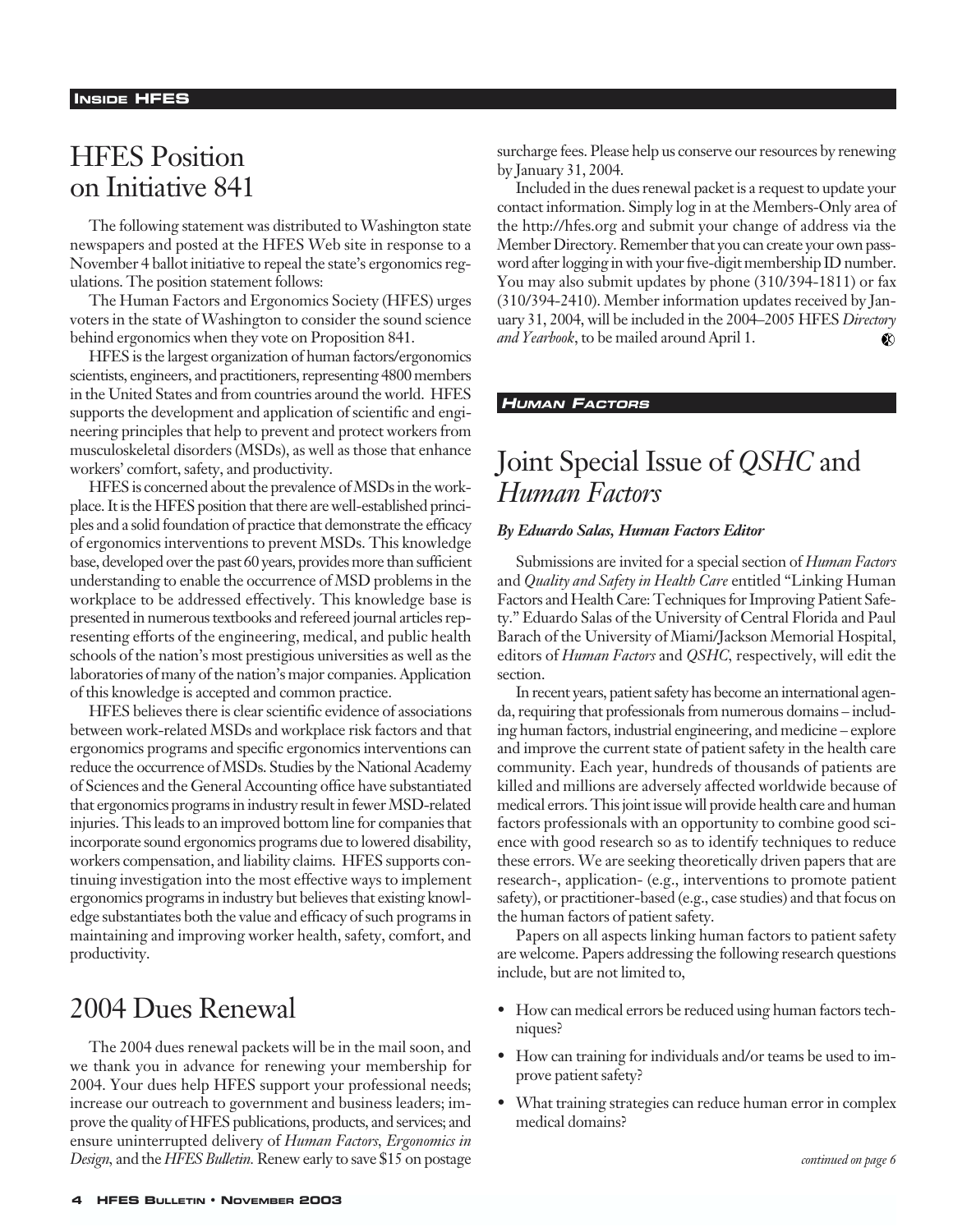### *Opinion: Defending the Independence of HF/E Science (continued from page 1)*

their separation.... Empirical politics must be kept in bounds by democratic institutions, which leave it up to the subjects of the experiment to say whether it shall be tried, and to stop it if they dislike it, because, in politics, there is a distinction, unknown to science, between Truth and Justice.

In this short article we cannot examine all the ramifications of the issue, but we wished first to bring the seriousness of the situation to the membership. Simple protest may be insufficient. One important question that emerges is, "What can HFES as a professional society do in the face of these developments?" The corollary is to examine what individual concerned scientists can do about such growing infringements.

### **A Path Ahead**

Our aim in this article has been simply to point out the threat to the independence of the science of HF/E. We wish to allay the fears of any members by categorically stating that we are not engaged in a partisan effort. Our concern here is not with one particular administration as compared with another: We should protect the independence of science regardless of the stripe of those who hold political power. Whenever this threat arises, it is the responsibility of all scientists to protect the purity of the process as much as is possible – not in response to the momentary vagaries of any one political situation but for the fundamental betterment of all.

In large part, politicians come from a background in law, where precedent holds significant sway and all is open to dispute. Science shares some of these characteristics. However, in respect to certain fundamental properties of reality, scientific knowledge is sufficiently sure that disputes, though always still possible, are largely puerile. An argument in science is judged not by its polemic qualities but by the degree to which it accords with empirical evidence. Correspondingly, policy decisions should also be made in accord with the consensus scientific evidence, not simply by fiat.

HFES and all HF/E professionals in general would do well to monitor how other organizations are addressing this matter. For example, the Public Policy Office of the American Psychological Association has examined some of the issues concerning the appointment of scientists to advisory boards and study panels. The General Accounting Office (GAO) is also conducting an ongoing investigation of the issues surrounding appointments to advisory councils. It has defined three researchable questions that will guide their investigation: (1) What is the role of advisory councils government-wide in helping shape policies and regulations? (2) What policies and procedures are in place to ensure that advisory councils provide balanced advice? (3) Are there any improvements to be made in those policies and procedures?

The GAO report, due in January 2004, will provide recommendations pertaining to the questions and may identify some of the actions that could be taken to avoid future allegations of inappropriate vetting of scientific advisors seeking appointment to advisory panels. Individuals with information relevant to this issue may wish to contact the GAO as it conducts its investigation. As these and other organizations look at the issues more closely, procedures for ensuring that future scientific appointments are made in a fair and politically neutral way may emerge (Kennedy, 2003).

#### **In Conclusion**

The suppression of empirical truth in any form is anathema to science. When science is invoked to inform public decision making, the critical premise is that no such suppression has occurred. Attempts to pervert scientific input and promote partisan interests may succeed on a very brief time scale. This could accrue through the control or banning of dissenting opinion (see Michaels et al., 2002). However, the long-term costs of such a strategy are catastrophic. History tells us that the empires of the past have fallen in ever shorter time frames.

The position of leadership that the United States holds in the world is predicated on its technical superiority and is founded on its preeminence in scientific achievement. Political interference in the process of scientific arbitration, though possibly viewed by certain politicians as a pragmatic necessity, is a sure recipe for disaster. There is no quicker way for America to lose its status in the world than to poison the wells of science. The actions that have been taken by the present incumbents and noted here are sadly evident of this miscalculation. It is hoped that the collective voice of HF/E professionals can dissuade those in power from this tragic course.

#### **References**

Auden, W. H. (1970). Tyranny. In *A certain world.* New York: Viking Press. Ferber, D. (2002). HHS intervenes in choice of study section members. *Science, 298,* 1323.

- Kennedy, D. (2003). "Well they were doing it too" (Editorial). *Science,* 302, 17.
- Michaels, D., Bingham, E., Boden, L., Clapp, R., Goldman, L. R., Hoppin, P., Krimsky, S., Monforton, C., Ozonoff., & Robbins, A. (2002). Advice without dissent. *Science,* 298, 703.
- Rosenthal, M. B., Berndt, E. R., Donohue, J. M., Frank, R. G., & Epstein, A. M. (2002). Promotion of prescription drugs to consumers. *New England Journal of Medicine,* 346(7), 498–505.
- Weiss, R. (2003, August 8). Bush misuses science, report says. *Washington Post,* A15.

*Raja Parasuraman is professor of psychology at the Catholic University of America, Washington, D.C. Peter Hancock is professor of psychology at the University of Central Florida, Orlando. Robert Radwin is professor of biomedical engineering at the University of Wisconsin, Madison, WI. William Marras is professor of industrial engineering at Ohio State University, Columbus, OH. Thanks to Geoff Mumford, director for Science Policy of the APA's Public Policy Office, for his helpful comments.*   $\bullet$ 

### **NEWS**

# Internship Program Accepting Applications

The Christine Mirzayan Science & Technology Policy Internship Program of the National Academies is accepting applications for 2004 sessions. The program is designed to educate graduate science, engineering, medical, veterinary, business, and law students in the study and creation of science and technology policy. Through the program, students can develop skills valuable in the transition from graduate student to professional. Applications for the summer program are due *March 1, 2004*.

To learn more about the program, go to http://www7.nationalacademies.org/internship/About\_Internship\_Program.html.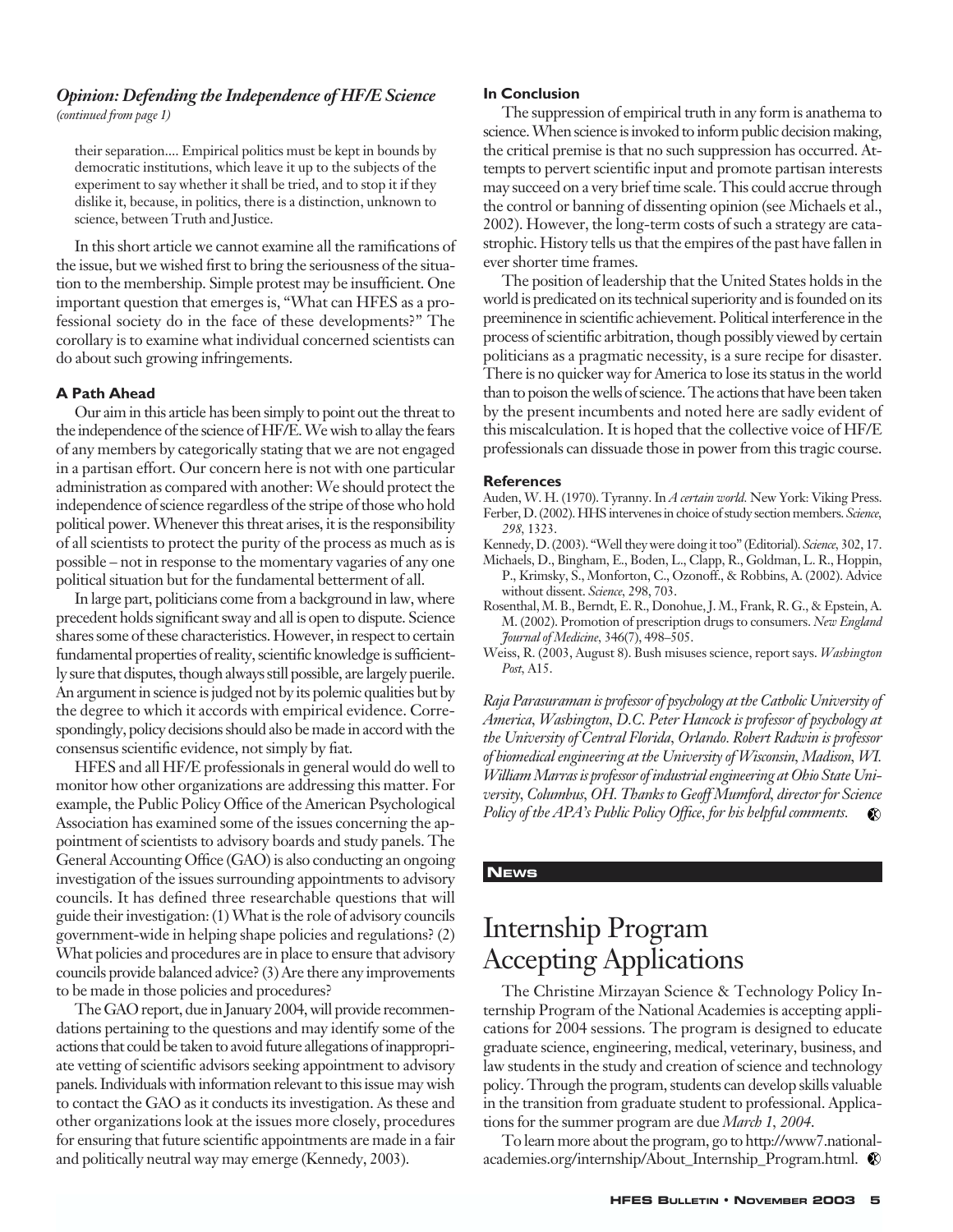### **Human Factors**

*(continued from page 4)*

- What evaluation techniques are available? What techniques are needed for improving patient safety?
- How can simulations be used to improve patient safety?
- How can we better design patient safety systems (macro- and/or microsystems)?
- How can human factors analyses be applied to medical systems?
- Are there performance advantages of technology? What are they?
- What is the impact of organizational and safety cultures on patient safety?
- What human factors-based recommendations can be provided for improving medical work spaces?
- What educational needs (human factors-based) are there in health care?
- What are some human factors methods for identifying problematic areas in patient safety?
- How can lessons learned from other communities serve to improve health care?

### **Submission Information:**

The deadline for submission is *January 15, 2004.* These special issues are different from most in that they are a joint effort between the *QSHC* and *Human Factors,* so appropriate reviewers from each discipline will be used. Authors are asked to select **one** journal to which they would like to submit their article. Reviewers will be selected from both disciplines, and the editors will make joint decisions on all submitted papers. Based on the author's journal selection, submissions should be submitted following the guidelines specific to that journal. Extended summaries of articles accepted for publication in *Human Factors* will appear in the *QSHC* special issue. Extended summaries of articles accepted for publication in *QSHC* will appear in the *Human Factors*special section.

Please follow the submission rules for *QSHC* at http://qhc. bmjjournals.com/misc/ifora.shtml or *Human Factors* at http:// www.hfes.org/publications/humanfactorsguide.pdf.

Manuscripts intended for publication in *Human Factors* should be sent to:

Special Section, Patient Safety Editor, *Human Factors* Human Factors and Ergonomics Society P.O. Box 1369 Santa Monica, CA 90406-1369 USA

Submissions may be sent electronically to *QSHC* at http:// submit-qhc.bmjjournals.com/. In your cover letter, reference Special Issue, Patient Safety/joint Human Factors/QSHC issue.